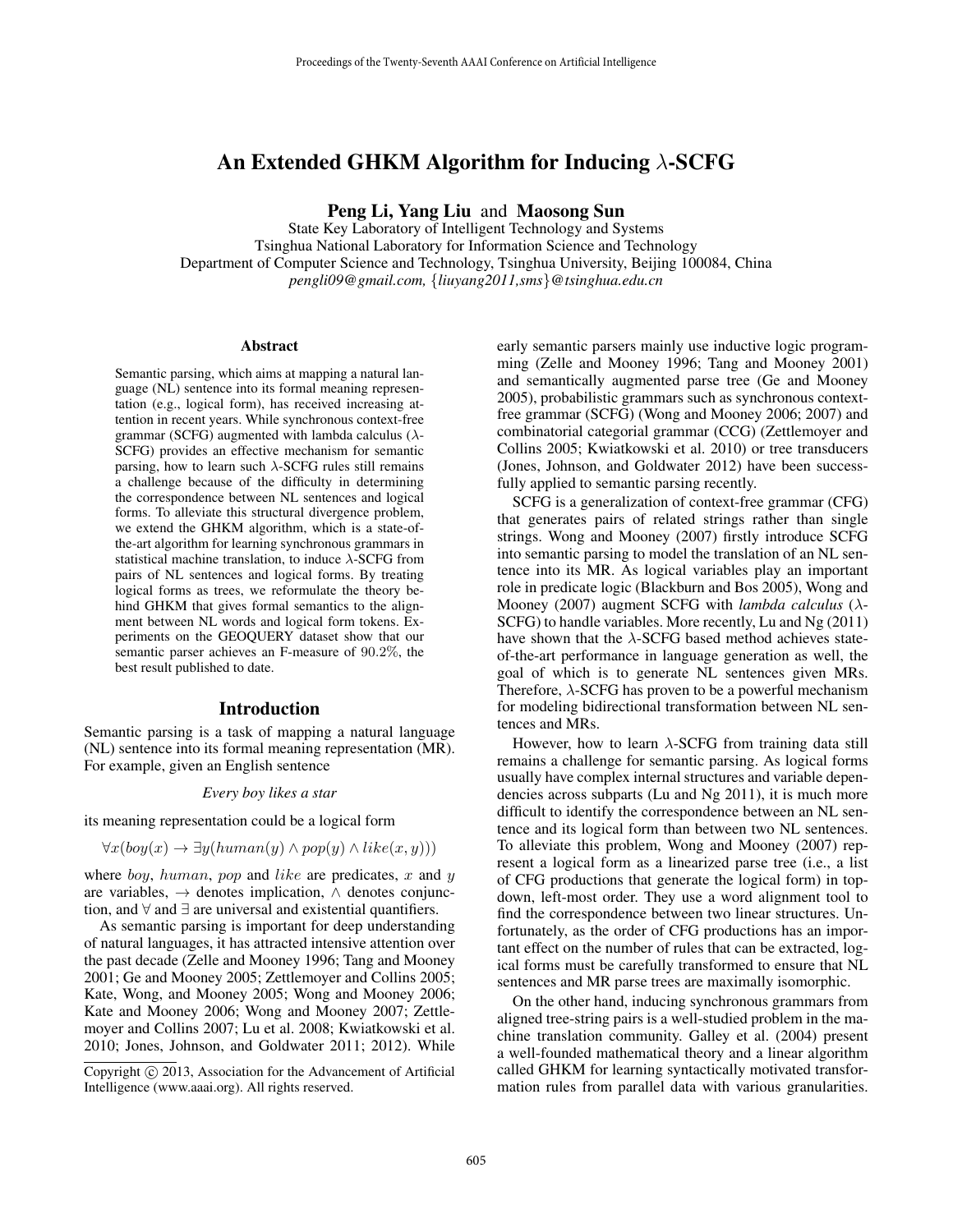$$
r_1 S \rightarrow \langle X_{\Pi}, X_{\Pi} \rangle
$$
  
\n
$$
r_2 X \rightarrow \langle Every X_{\Pi}, \lambda f. \forall x (f(x)) \triangleleft X_{\Pi} \rangle
$$
  
\n
$$
r_3 X \rightarrow \langle X_{\Pi} X_{\Pi}, \lambda f. \lambda g. \lambda x. f(x) \rightarrow g(x) \triangleleft X_{\Pi} \triangleleft X_{\Pi} \rangle
$$
  
\n
$$
r_4 X \rightarrow \langle boy, \lambda x. boy(x) \rangle
$$
  
\n
$$
r_5 X \rightarrow \langle X_{\Pi}, \lambda f. \lambda x. \exists y (f(x, y)) \triangleleft X_{\Pi} \rangle
$$
  
\n
$$
r_6 X \rightarrow \langle X_{\Pi} a \text{ star}, \lambda f. \lambda x. \lambda y. human(y) \land pop(y) \land f(x, y) \triangleleft X_{\Pi} \rangle
$$
  
\n
$$
r_7 X \rightarrow \langle like, \lambda x. \lambda y. like(x, y) \rangle
$$
  
\n
$$
\langle S_{\Pi}, S_{\Pi} \rangle
$$
  
\n
$$
\xrightarrow{r_1} \langle X_{\Pi}, X_{\Pi} \rangle
$$
  
\n
$$
\xrightarrow{r_2} \langle Every X_{\Pi}, \lambda f. \forall x (f(x)) \triangleleft X_{\Pi} \rangle
$$
  
\n
$$
\xrightarrow{r_3} \langle Every X_{\Pi}, \lambda f. \lambda g. \forall x (f(x) \rightarrow g(x)) \triangleleft X_{\Pi} \triangleleft X_{\Pi} \rangle
$$
  
\n
$$
\xrightarrow{r_4} \langle Every \text{ box } X_{\Pi}, \lambda f. \lambda g. \forall x (f(x) \rightarrow g(x)) \triangleleft X_{\Pi} \rangle
$$
  
\n
$$
\xrightarrow{r_5} \langle Every \text{ box } X_{\Pi}, \lambda f. \forall x (boy(x) \rightarrow g(x)) \triangleleft X_{\Pi} \rangle
$$
  
\n
$$
\xrightarrow{r_6} \langle Every \text{ box } X_{\Pi}, \lambda f. \forall x (boy(x) \rightarrow \exists y (f(x, y))) \triangleleft X_{\Pi} \rangle
$$
  
\n
$$
\xrightarrow{r_7} \langle Every \text{ box } X_{\Pi}, \lambda f. \forall x (boy(x) \rightarrow \exists y (f(x, y))) \triangleleft X_{\Pi} \rangle
$$
  
\n
$$
\xrightarrow{r_
$$

Table 1: A derivation for a NL sentence *Every boy likes a star* and its logical form  $\forall x (boy(x) \rightarrow \exists y (human(y) \land pop(y) \land$  $like(x, y)$ ). Each step involves the rewriting of a pair of co-indexed non-terminals by the same  $\lambda$ -SCFG rule.

The theory behind GHKM gives formal semantics to word alignments and draws connections among word alignments, derivations and rules. Due to its efficiency and effectiveness, it has been widely used in most syntax-based machine translation systems (Galley et al. 2006; Mi and Huang 2008; Liu, Lü, and Liu 2009; Wu, Matsuzaki, and Tsujii 2010; Zhang et al.  $2011$ ; Liu, Liu, and Lü  $2011$ ).

In this paper, we extend the GHKM algorithm to induce λ-SCFG from pairs of NL sentences and logical forms for semantic parsing. By treating logical forms as trees, we reformulate the theory behind GHKM to give semantics to the alignment between NL words and logical forms. While the tree nodes in (Wong and Mooney 2007) are CFG productions, we treat atomic logical form tokens as tree nodes to facilitate adapting GHKM. This hopefully alleviates the data sparseness problem especially when training set only contains hundreds of sentences. In addition,  $\lambda$ -SCFG rules extracted by GHKM are robust to the structural divergence between NL sentences and logical forms because GHKM explicitly identifies tree nodes where both sides are isomorphic. Furthermore, our algorithm is capable of extracting  $\lambda$ -SCFG rules with various granularities and therefore generalizes well to unseen text. Experiments on the GEOQUERY dataset show that our method achieves an F-measure of 90.2%, the best result published to date.

## $\lambda$ -SCFG for Semantic Parsing

The formal semantics we use in this paper is lambda calculus expressions ( $\lambda$ -expression). Following Chiang (2007), we define a  $\lambda$ -SCFG rule as follows:

$$
X \to \langle \alpha, \beta, \sim \rangle \tag{1}
$$

where X is a non-terminal,  $\alpha$  is an NL string of terminals and non-terminals,  $\beta$  is a  $\lambda$ -production (Lu and Ng 2011),  $\sim$ is a one-to-one alignment between non-terminals occurrence in  $\alpha$  and  $\beta$ .

Consider a  $\lambda$ -SCFG rule without non-terminals:

$$
X \to \langle boy, \lambda x. boy(x) \rangle \tag{2}
$$

The source right-hand side is an NL word *boy*. The target right-hand side is a  $\lambda$ -production  $\lambda x \cdot boy(x)$ . It represents a function named *boy* that takes a variable  $x$  as its argument, and the operator  $\lambda$  is said to **bind** x in the function.

The application of  $Jack$  to the above  $\lambda$ -production yields

$$
\lambda x. boy(x) \lhd Jack = boy(Jack) \tag{3}
$$

Following Lu and Ng (2011), we use the symbol  $\triangleleft$  as the notation for function application. Such function application is called  $\beta$  conversion in lambda calculus. In addition, lambda calculus defines  $\alpha$  conversion to allow bound variable names to be changed to facilitate name resolution:

$$
\lambda x. \text{boy}(x) = \lambda y. \text{boy}(y) \tag{4}
$$

Now, consider a  $\lambda$ -SCFG rule with one non-terminal:

$$
X \to \langle Every \, X_{\square}, \lambda f. \forall x (f(x)) \vartriangleleft X_{\square} \rangle \tag{5}
$$

where  $f$  denotes a function and the subscript indicates the correspondence between non-terminals of the NL string and  $\lambda$ -production. We follow Lu and Ng (2011) to allow the arguments to be non-terminals such as  $\lambda f \cdot \forall x (f(x)) \vartriangleleft X_{\square},$ indicating that the functor  $\lambda f \cdot \forall x (f(x))$  expects another  $\lambda$ production to serve as its argument.

Table 1 shows a derivation composed of seven  $\lambda$ -SCFG rules that produce a NL sentence *Every boy likes a star* and its logical form  $\forall x (boy(x) \rightarrow \exists y (human(y) \land pop(y) \land$  $like(x, y))$  simultaneously. Each step of a derivation involves the rewriting of a pair of co-indexed non-terminals by the same  $\lambda$ -SCFG rule. The yield is a pair of NL sentence and logical form.

#### An Extended GHKM Algorithm

Figure 1 shows a training example for our rule extraction algorithm. It consists of a NL sentence *Every boy likes a star*, a logical form  $\forall x (boy(x) \rightarrow \exists y (human(y) \land pop(y) \land$  $like(x, y)$ ), and an alignment between NL words and tree nodes. The goal of our algorithm is to extract all  $\lambda$ -SCFG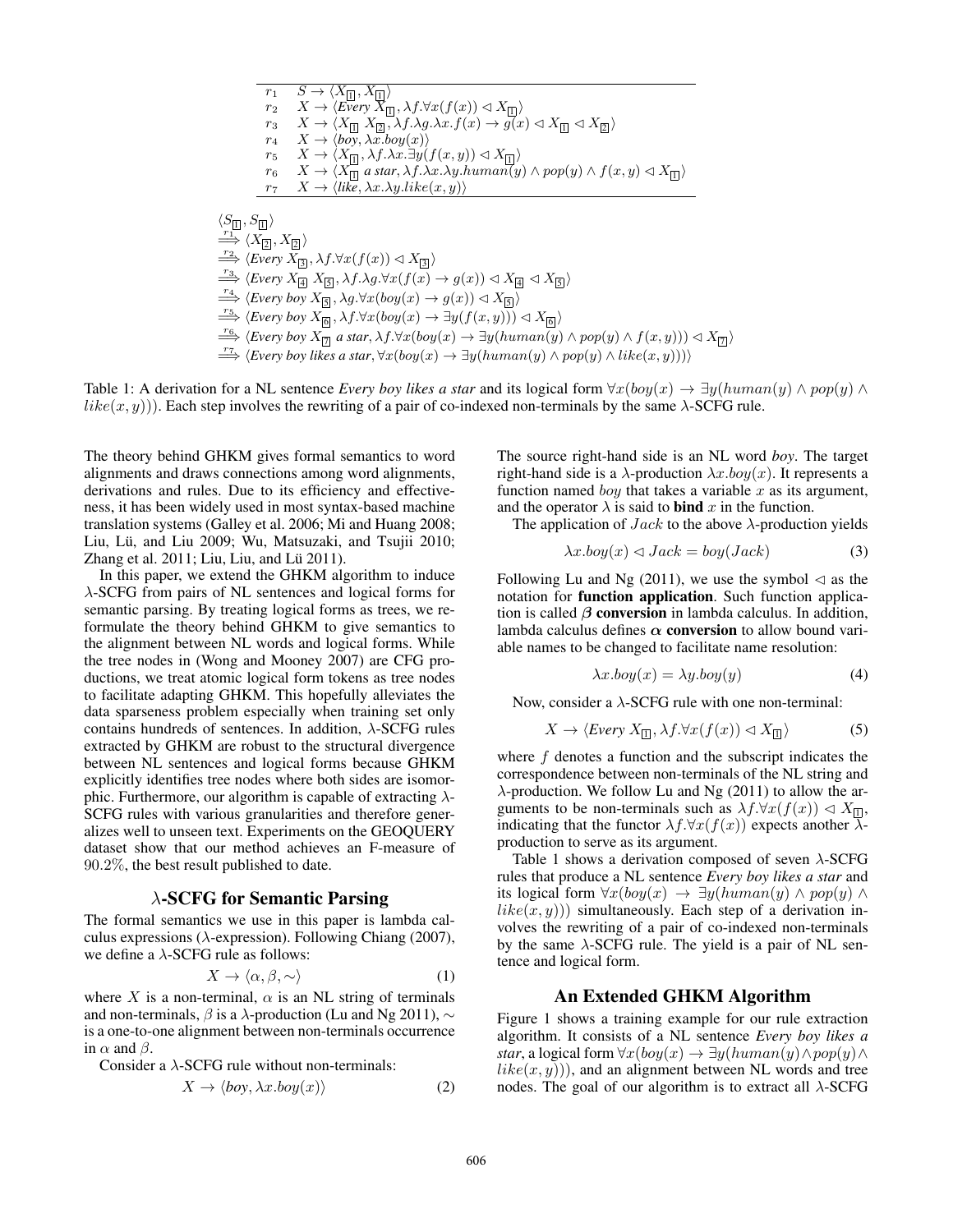

 $\forall x \mid X \rightarrow \langle Every \ X_{\boxed{1}}, \lambda f. \forall x (f(x)) \triangleleft X_{\boxed{1}} \rangle$  $\rightarrow$   $X \rightarrow \langle X_{\boxed{1}} X_{\boxed{2}}, \lambda f. \lambda g. \lambda x. f(x) \rightarrow g(x) \triangleleft X_{\boxed{1}} \triangleleft X_{\boxed{2}} \rangle$  $\begin{aligned} boy \mid X \to \langle boy, \lambda x.boy(x)\rangle \end{aligned}$  $\exists y \mid X \to \langle X_{\boxed{\mathbf{1}}} , \lambda f. \lambda x. \exists y (f(x, y)) \triangleleft X_{\boxed{\mathbf{1}}} \rangle$  $\wedge \mid X \to \langle X_{\boxed{\mathbf{1}}}$  a star,  $\lambda f. \lambda x. \lambda y. human(y) \wedge pop(y) \wedge f(x, y) \triangleleft X_{\boxed{1}}$ like  $X \to \langle$ likes,  $\lambda x. \lambda y.$ like $(x, y)$ 

Figure 1: A training example consisting of an NL sentence, a logical form, and the alignment between them. Minimal rules extracted from shaded nodes are listed below.

rules that can explain how the NL sentence and the logical form are synchronously generated, as shown in Table 1.

To do this, we first need to transform a logical form to a tree structure. This can be done by treating atomic elements of logical forms (e.g., variables and predicates) as tree nodes. <sup>1</sup> For example, the logical form  $\lambda x.$ *boy(x)* can be converted to the following  $\lambda$ -expression tree:

$$
(\lambda x (\, boy\,(\,x\,))\,)\tag{6}
$$

Note that our tree representation treats logical form tokens as tree nodes in order to facilitate adapting GHKM. This is different from those in (Wong and Mooney 2007; Lu and Ng 2011), the tree nodes of which are CFG productions.

Given an NL sentence and a logical form tree, there are exponentially many derivations that can explain how they are synchronously generated. Therefore, alignment is usually introduced to constrain the search space. While the original GHKM algorithm uses word alignment, our algorithm introduces an alignment between tree nodes and NL words. We distinguish between content and function nodes. By content, we mean that the nodes are supposed to be aligned to some NL words. Content nodes are usually predicate names such as boy, human, and pop, and constants may also be considered, depending on the meaning representation chosen. In contrast, function nodes are usually logical form tokens that are not supposed to be aligned with any

| node          |     | $\gamma(v)$     | $\iota$        | frontier |
|---------------|-----|-----------------|----------------|----------|
| $\forall x$   |     | $\{1,2,3,4,5\}$ |                |          |
| $\rightarrow$ |     | $\{2,3,5\}$     |                |          |
| boy           | 2   |                 | $\{3,5\}$      |          |
| $\exists y$   |     | $\{3, 5\}$      | $\overline{2}$ |          |
|               |     | $\{3, 5\}$      | 2              |          |
| human         | .51 | 5               | $\{2,3,5\}$    |          |
| pop           | 5   | Ğ.              | $\{2, 3, 5\}$  |          |
| like          |     | ◡               | 2.5            |          |

Table 2: Node attributes for non-leaf nodes in Figure 1.  $\sigma(v)$ denotes node corresponding span,  $\gamma(v)$  denotes tree corresponding span,  $\delta(v)$  denotes complement span, and "frontier" denotes frontier node.

words (e.g., variables, quantifiers, etc.). To obtain the nodeto-word alignment, we extract a list of content nodes from a logical form tree with a pre-order traversal. For example, the content node list for the tree in Figure 1 is  $2$ 

#### boy human pop like

Then, word alignment tools such as GIZA++ (Och and Ney 2003) can be used to produce the alignment between the content node list and its corresponding NL sentence.

Given an aligned tree-string pair as input, our algorithm generally involves three steps:

- 1. Identifying frontier nodes: to find tree nodes in the logical form tree that subsume tree-string pairs consistent with alignment;
- 2. Extracting minimal rules: to obtain atomic  $\lambda$ -SCFG rules that forms a unique derivation of the training example;
- 3. Rule composition: to obtain composed rules by combining minimal rules.

#### Identifying Frontier Nodes

A tree node is said to be frontier if and only if the tree-string pair it subsumes is *consistent* with alignment. Alignment consistency is firstly introduced by Och and Ney (2002) to extract phrase pairs. As an effective heuristic for identifying translation equivalents, it has become the fundamental criterion in GHKM. For example, consider the node boy in Figure 1, it subsumes a subtree (  $boy(x)$  ) and a substring *boy*. As the subtree is exclusively aligned to the substring and vice versa, they are likely to be translation equivalents. Therefore, boy is a frontier node. On the contrary, as the subtree subsumed by the node pop is aligned to *star* but *star* is also aligned to human, they are said to be inconsistent with alignment. Therefore, pop is not a frontier node.

More formally, our algorithm calculates a number of node attributes to identify frontier nodes. <sup>3</sup>

**Definition 1.** Given a node  $v$ , its **node corresponding span**  $\sigma(v)$  is an index set of NL words to which it is aligned.

<sup>&</sup>lt;sup>1</sup>We define 11 transformation rules, which are omitted here due to the space limit.

<sup>&</sup>lt;sup>2</sup>In our experiments, we treat all predicate names and constants as content nodes, the same definition is applied to this example.

<sup>&</sup>lt;sup>3</sup>Our definitions of corresponding spans and complement spans are significantly different from the original GHKM because nodeword alignment rather than word-word alignment is used in the semantic scenario.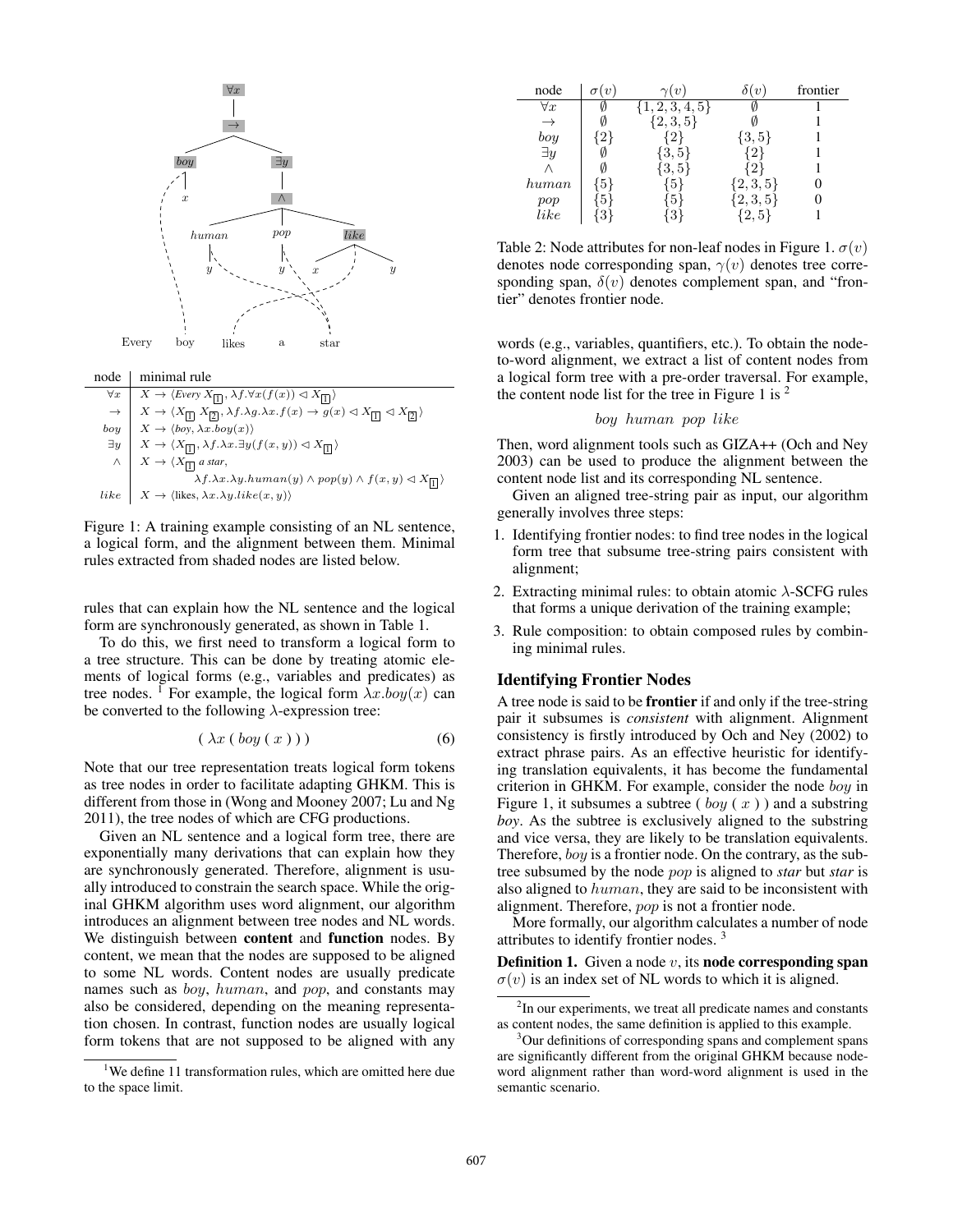

Figure 2: (a) A frontier tree, (b) a non-frontier tree, (c) a minimal frontier tree, and (d)  $\lambda$ -expression tree corresponding to the minimal frontier tree. The  $\lambda$ -expression tree can be easily converted to a  $\lambda$ -expression:  $\lambda f. \lambda x. \exists y (f(x, y)).$ 

For example, as node *boy* is aligned to the second English word *boy*, its node corresponding span is {2}.

**Definition 2.** Given a node  $v$ , its **tree corresponding span**  $\gamma(v)$  is an index set of NL words to which the subtree it subsumes is aligned.

For example, although node  $\rightarrow$  is not aligned to any NL words, the subtree it subsumes is aligned to *boy*, *likes*, and *star*. Therefore, its tree corresponding span is {2, 3, 5}.

We define that the tree corresponding span of a root node is always the index set of all NL words.

**Definition 3.** Given a node v, its **complement span**  $\delta(v)$  is defined as

$$
\delta(v) = (\bigcup_{v' \in a(v)} \sigma(v')) \cup (\bigcup_{v' \text{ s.t. } v' \notin a(v) \land v' \notin d(v)} \gamma(v')) \qquad (7)
$$

where  $a(v)$  denotes the set of antecedents of v,  $d(v)$  denotes the set of descendants of  $v$ .

For example, consider node *boy*, nodes  $\forall x$  and  $\rightarrow$  are antecedents of boy, and the union of their node corresponding span is  $\emptyset$ , node  $\exists y$  and its descendants are neither antecedents nor descendants of boy, and the union of their tree corresponding span is  $\{3, 5\}$ . So the complement span of *boy* is  $\emptyset \cup \{3, 5\} = \{3, 5\}.$ 

**Definition 4.** A node  $v$  is said to be a **frontier node** if and only if  $closure(\gamma(v)) \cap \delta(v) = \emptyset$ , where  $closure(\gamma(v))$  is the smallest set of consecutive integers such that  $\gamma(v) \subset$  $closure(\gamma(v))$ .

For example, consider node ∧, the closure of its tree corresponding span  $\{3, 5\}$  is  $\{3, 4, 5\}$ , its complement span is  $\{2\}$ , the intersection of  $\{3, 4, 5\}$  and  $\{2\}$  is an empty set. Therefore, node  $\wedge$  is a frontier node. Similarly, it is easy to verify that human and pop are not frontier nodes.

In Figure 1, frontier nodes are highlighted by shading, from which  $\lambda$ -SCFG rules are ready to extract.

#### Extracting Minimal Rules

Given frontier nodes, the next step is to identify consistent tree-string pairs, from which  $\lambda$ -SCFG rules derive. Following Galley et al. (2006), we distinguish between minimal and composed rules. While minimal rules are atomic and cannot be decomposed, composed rules can be decomposed

$$
\begin{array}{l} r_3 \\ r_4 \\ r_5 \\ \hline \end{array} \begin{array}{l} X \rightarrow \langle X_{[\underline{1}]} \ X_{[\underline{2}]}, \lambda f. \lambda g. \lambda x. f(x) \rightarrow g(x) \lhd X_{[\underline{1}]} \lhd X_{[\underline{2}]} \rangle \\ X \rightarrow \langle boy, \lambda x. boy(x) \rangle \\ \hline \end{array} \\ + \begin{array}{l} X \rightarrow \langle X_{[\underline{1}]}, \lambda f. \lambda x. \exists y (f(x,y)) \lhd X_{[\underline{1}]} \rangle \\ X \rightarrow \langle boy \ X_{[\underline{1}]}, \lambda f. \lambda x. boy(x) \rightarrow \exists y (f(x,y)) \lhd X_{[\underline{1}]} \rangle \end{array}
$$

#### Table 3: Rule composition.

into a number of minimal rules. Also, we introduce a number of notions to help identify minimal  $\lambda$ -SCFG rules.

Definition 5. A frontier tree is a subtree satisfying:

1. Its root is a frontier node;

2. Its leaves are either frontier nodes or the leaves of the input tree.

For example, while Figure  $2(a)$  is a frontier tree, Figure 2(b) is not because its root is not a frontier node.

Definition 6. A minimal frontier tree is a frontier tree such that all nodes other than the root and leaves are non-frontier nodes.

For example, Figure 2(a) is not a minimal frontier tree because the internal node  $\rightarrow$  is a frontier node. On the contrary, Figure 2(c) is a minimal frontier tree because both the root and leaves are frontier nodes and there are no internal nodes.

Given a minimal frontier tree, it is trivial to identify its corresponding NL string using alignment information. Consider Figure 2(c), as its leaf node is a non-terminal, its corresponding NL string is simply  $X_{\Box}$ .

However, unlike syntactic GHKM, a minimal frontier tree does not directly correspond to a  $\lambda$ -expression because the associated lambda operators and dominated variables are not explicitly attached to the tree structure. Therefore, to recover a minimal λ-SCFG rule from a minimal frontier tree, we need first to transform the minimal frontier tree to a  $\lambda$ expression.

Consider Figure 2(c) again, as node  $\land$  is a frontier leaf, it should be a non-terminal. As the variables dominated by node ∧ are x and y, node ∧ should correspond to  $f(x, y)$  in the  $\lambda$ -expression.

More formally, we introduce inside variable set, outside variable set, and variable set to determine arguments of functions for frontier nodes.

**Definition 7.** Given a node v, its **inside variable set**  $in(v)$ is a set of logical variables that appear in the subtree it subsumes.

For example, as  $x$  and  $y$  appear in the subtree rooted at node ∧, its inside variable set is  $\{x, y\}$ . The inside variable sets can be computed in a bottom-up way.

**Definition 8.** Given a node  $v$ , its **outside variable set**  $out(v)$  is a set of logical variables such that v falls in their domains.

For example, as node  $\land$  falls in the domains of x and y, which are introduced by  $\forall x$  and  $\exists y$  respectively, its outside variable set is  $\{x, y\}$ . Similarly, as node *boy* falls in the domains of x, its outside variable set is  $\{x\}$ <sup>4</sup>. The outside variable sets can be computed in a top-down way.

<sup>&</sup>lt;sup>4</sup>The inside and outside variable sets of a node are not always the same, e.g.,  $in(human) = \{x\}$  and  $out(human) = \{x, y\}$ .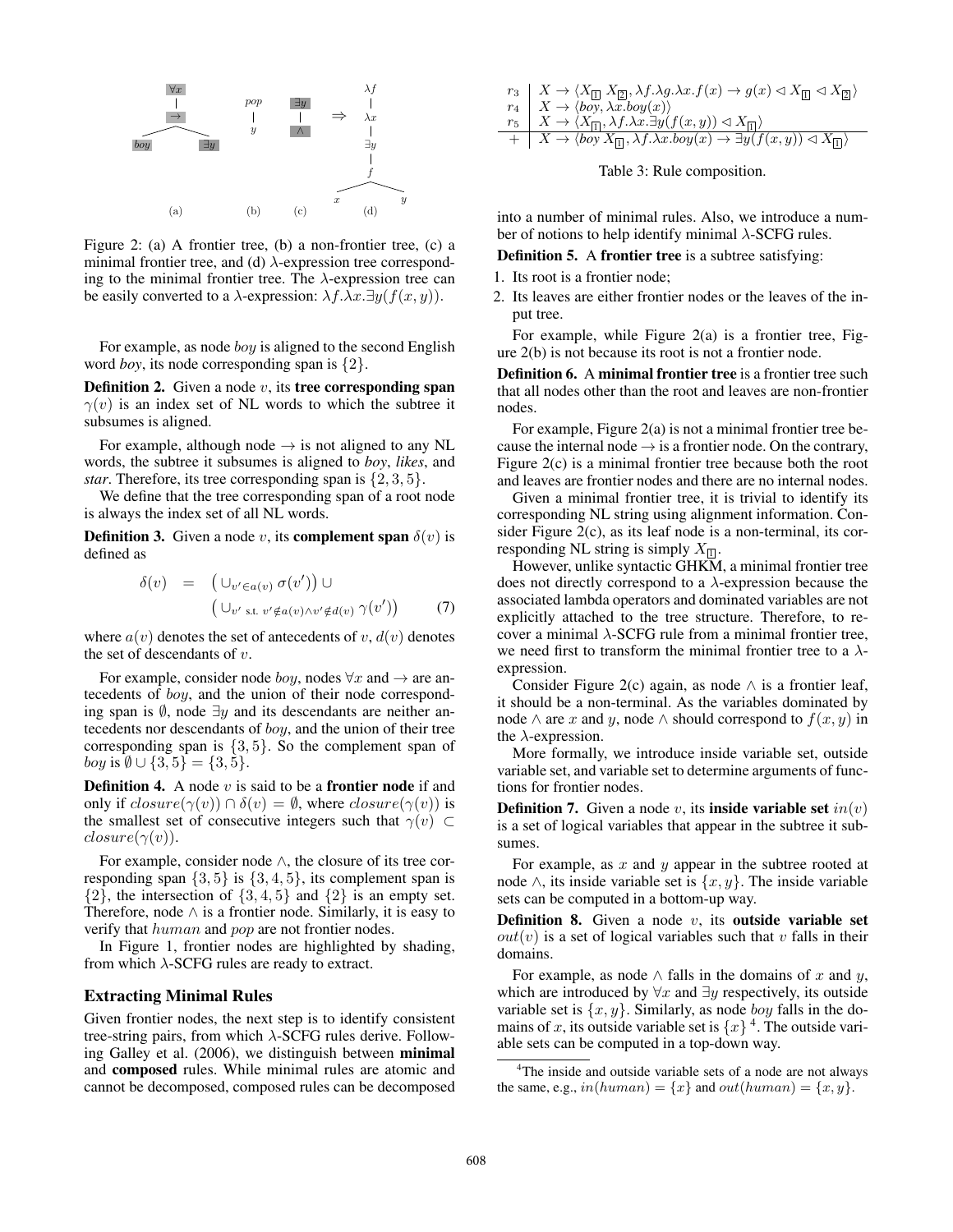```
1: procedure EXTRACT(T, S, A)<br>
2: \mathcal{R} \leftarrow \emptyset2: \begin{array}{cc} R & \neq \emptyset \\ 3: & V_f \leftarrow F \end{array}3: Vf ← FRONTIER(T, S, A) . Frontier nodes
4: for each v \in V_f do . Extract minimal rules<br>5: r \leftarrow \text{MINIMAL}(T, S, A, v)r \leftarrow MINIMAL(T, S, A, v)6: \mathcal{R} \leftarrow \mathcal{R} \cup \{r\}7: end for
8: COMPOSE(\mathcal{R}) \rightarrow Get composed rules<br>9: return \mathcal{R}return R10: end procedure
```
Figure 3: The extended GHKM algorithm for extracting  $\lambda$ -SCFG rules from a logical form tree  $T$ , a natural language sentence S, and the alignment A between them.

**Definition 9.** Given a node v, its **variable set**  $var(v)$  is the intersection of inside variable set and outside variable set:  $var(v) = in(v) \cap out(v).$ 

Finally,  $\lambda f$  and  $\lambda x$  are added in the beginning of the  $\lambda$ expression to ensure all functions and variables are bound. Therefore, the minimal rule extracted from node  $\exists y$  is

$$
X \to \langle X_{\square}, \lambda f. \lambda x. \exists y (f(x, y)) \vartriangleleft X_{\square} \rangle \tag{8}
$$

Figure 1 lists the minimal rules extracted from frontier nodes. It is easy to verify that minimal rules extracted in this way form a valid derivation of the training example.

### Rule Composition

Although minimal rules are capable of explaining the training data, they hardly take surrounding context into consideration to resolve parsing ambiguity. Generated by combining minimal rules, composed rules are able to memorize local context. Galley et al. (2006) report that using composed rules significantly improves rule coverage and finally improves translation quality. It still holds for semantic parsing.

Table 3 gives an example of rule composition. As there are usually exponentially many composed rules, we follow Liu et al. (2006) to use tree height  $h$  to maintain a reasonable grammar size. This can be done by composing rules for frontier nodes using the *cube pruning* algorithm (Chiang 2007) in a bottom-up way.

In practice, we handle unaligned words in a similar way with Galley et al. (2006) to further improve rule coverage. For example, the following rule can also be extracted from the frontier node like in Figure 1:

$$
X \to \langle
$$
 *likes a*,  $\lambda x. \lambda y. like(x, y)$   $\rangle$  (9)

Therefore, our algorithm is capable of extracting all granularities of  $\lambda$ -SCFG rules, which potentially improve the generalization ability (i.e., the ability to parse correctly on unseen text) of our semantic parser.

To estimate rule probability  $p(\beta|\alpha)$ , we use the relative frequency estimate of a logical form given an NL sentence.<sup>6</sup>

| System                          | P    | R    | F    |  |  |  |  |
|---------------------------------|------|------|------|--|--|--|--|
| <b>Independent Test Set</b>     |      |      |      |  |  |  |  |
| Zettlemoyer and Collins (2005)  | 96.3 | 79.3 | 87.0 |  |  |  |  |
| Zettlemoyer and Collins (2007)  | 95.5 | 83.2 | 88.9 |  |  |  |  |
| Kwiatkowski et al. (2010)       | 94.1 | 85.0 | 89.3 |  |  |  |  |
| <b>Cross Validation Results</b> |      |      |      |  |  |  |  |
| Kate et al. (2005)              | 89.0 | 54.1 | 67.3 |  |  |  |  |
| Wong and Mooney (2006)          | 87.2 | 74.8 | 80.5 |  |  |  |  |
| Kate and Mooney (2006)          | 93.3 | 71.7 | 81.1 |  |  |  |  |
| Lu et al. (2008)                | 89.3 | 81.5 | 85.2 |  |  |  |  |
| Ge and Mooney (2005)            | 95.5 | 77.2 | 85.4 |  |  |  |  |
| Wong and Mooney (2007)          | 92.0 | 86.6 | 89.2 |  |  |  |  |
| this work                       | 93.0 | 87.6 | 90.2 |  |  |  |  |

Table 4: Comparison with existing English semantic parsers on GEOQUERY.

Figure 3 shows the entire extended GHKM algorithm. While identifying frontier nodes and extracting minimal rules generally runs in linear time, the complexity of obtaining composed rules can be controlled using the tree height limit parameter h.

## Experiments

Our semantic parser resembles the CKY parser used in statistical machine translation (Chiang 2007), which is based on a discriminative model (Och and Ney 2002) with rule probabilities, rule count, and language models as features. The model parameters are optimized with minimum error rate training (Och and Ney 2003). Given an NL sentence S, our semantic parser finds the target yield of the single best derivation D that has source yield of S:  $^7$ 

$$
\hat{T} = \beta \left( \arg \max_{D \ s.t. \ \alpha(D) = S} P(D) \right)
$$
\n(10)

We evaluated our semantic parser on the GEOQUERY corpus, a corpus consists of 880 English questions on USA geography with Prolog logical forms (Wong and Mooney 2006). The following is an example from this corpus:

```
How big is Alaska ?
answer(A, (size(B, A), const(B, stateid(alaska))))
```
The metrics for evaluating performance include *precision* (percentage of logical forms that are correct), *recall* (percentage of test sentences that are correctly parsed), and *Fmeasure* (harmonic mean of precision and recall). Note that a logical form is considered correct only if it retrieves the same answer as the correct logical form.

We compared our method with 9 semantic parsers on the GEOQUERY dataset. Standard 10-fold cross validation with the same data splits as (Wong and Mooney 2007) was used.

As shown in Table 4, our approach achieves the best results with the tree height limit  $h$  is set to 7. We find that semantic parsers based on lambda calculus (e.g., Zettlemoyer

<sup>&</sup>lt;sup>5</sup>We also attach unaligned words in multiple ways but do not estimate rule probabilities based on forest for simplicity.

<sup>&</sup>lt;sup>6</sup>We find that the reverse probability  $p(\alpha|\beta)$  fails to result in improvements. Therefore, we exclude it in our experiments.

<sup>&</sup>lt;sup>7</sup>We use an efficient cubic-time CKY-style parsing algorithm proposed by DeNero *et al.* (2009). In addition, we follow Wong and Mooney (2007) to use *type checking* to prune impossible derivations as early as possible during parsing.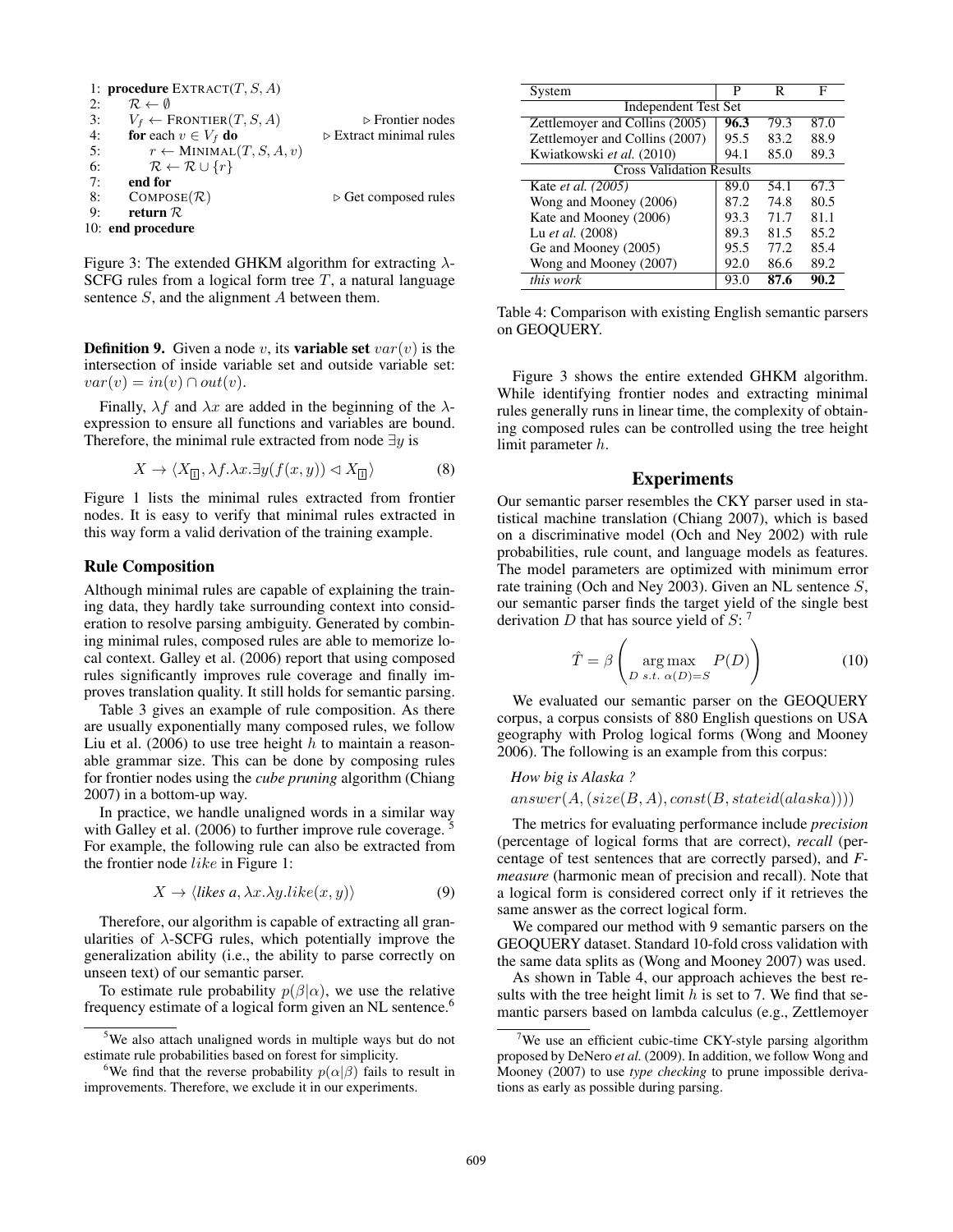

Figure 4: Effect of tree height limit.



Figure 5: Distribution of rules in terms of tree height.

and Collins (2005), Wong and Mooney (2007), Kwiatkowski *et al.* (2010), and this work) generally outperform those using variable free MR, suggesting that lambda calculus is a powerful mechanism for semantic parsing.

We investigated the effect of multi-level rules on parsing performance. On one hand, as shown in Figure 4, the F-measures of using both minimal and composed rules rise with the increase of tree height limit  $h$ , suggesting that bigger rules improve accuracy because they memorize local context. However, the gains shrink when  $h$  is greater than 4 due to the sparse data. Furthermore, it is clear to see that using composed rules brings significant improvements. Note that minimal rules are not limited by  $h$ . On the other hand, We find that more than 60% of rules used in 10-fold cross validation are composed rules, as shown in Figure  $5<sup>8</sup>$ . Therefore, multi-level rules did play an important role.

Table 5 shows the performance on the German, Greek and Thai version of the GEOQUERY corpus (Jones, Johnson, and Goldwater 2012). Following Jones et al. (2012), we used 600 sentences for training and the remaining 280 for test. Our method outperforms the baseline systems on the English and Greek dataset and achieves comparable result on German and Thai. We find that Thai sentences are significantly longer than other languages. In addition, Thai has quite different word order and distinct characteristics (e.g., using duplicated adverbs to express intensity), which makes it quite difficult to find the alignment between NL words and logical form tree nodes <sup>9</sup>.

| System                       | en   | ge   | el   | th   |
|------------------------------|------|------|------|------|
| Wong and Mooney (2006)       | 77.7 | 74.9 | 78.6 | 75.0 |
| Lu et al. (2008)             | 81.0 | 68.5 | 74.6 | 76.7 |
| Kwiatkowski et al. (2010)    | 82.1 | 75.0 | 73.7 | 66.4 |
| Jones <i>et al.</i> $(2012)$ | 79 3 | 74.6 | 75.4 | 78.2 |
| <i>this work</i>             |      | 74 6 | 79.4 | 76 7 |

Table 5: F-measures on the multilingual version of GEO-QUERY. "en", "ge", "el" and "th" stand for English, German, Greek and Thai, respectively.

## Related Work

Our work follows Wong and Mooney (2007) to couple the generation of NL sentences and logical forms with  $\lambda$ -SCFG. The most significant difference lies in the way to represent a logical form as a tree. While the tree nodes in (Wong and Mooney 2007) are CFG productions, we treat atomic logical form tokens as tree nodes to facilitate adapting GHKM. This hopefully alleviates the data sparseness problem as GEO-QUERY only contains hundreds of sentences. In addition, tree-to-string rules extracted by GHKM are robust to the nonisomorphism between NL sentences and logical forms because it explicitly identifies frontier nodes where both sides are isomorphic. Furthermore, our algorithm is able to extract rules with varying granularities in a principled way. Another interesting direction is to directly learn  $\lambda$ -SCFG without explicit tree-string alignment. Lu and Ng (2011) propose a hybrid tree model from a transformative perspective and apply tree transversal algorithms to extract  $\lambda$ -SCFG.

Different from the original GHKM algorithm and its variants used in syntactic machine translation (Galley et al. 2004; 2006; Mi and Huang 2008; Liu, Lü, and Liu 2009; Wu, Matsuzaki, and Tsujii 2010; Liu, Liu, and Lü 2011), our extended GHKM relies on node-to-word alignment rather than alignment between surface strings. More importantly, we need to reformulate the semantics of alignment to transform frontier tree fragments to  $\lambda$ -expressions.

#### Conclusion

In this paper, we have presented a semantic version of GHKM for inducing  $\lambda$ -SCFG. This is done by transforming logical forms to tree structures and finding correspondence between logical form trees and natural language sentences. Our semantic parser achieves promising results on the multilingual GEOQUERY corpus.

It is necessary to develop alignment models that consider characteristics of logical forms to link logical forms and natural language sentences. We also plan to investigate tree binarization to further improve rule coverage (Zhang et al. 2011). Finally, it is interesting to use EM or Monte Carlo methods to better estimate  $\lambda$ -SCFG rule probabilities.

## Acknowledgments

This research is supported by the 863 Program under the grant No 2012AA011102 and No. 2011AA01A207 and by the Singapore National Research Foundation under its International Research Centre @ Singapore Funding Initiative and administered by the IDM Programme Office.

 ${}^{8}$ The same set of initial rules as (Wong and Mooney 2006) was used in our experiments.

<sup>&</sup>lt;sup>9</sup>We merge each of the top 16 bigrams measured by frequency into one symbol in Thai sentences to improve alignment quality.